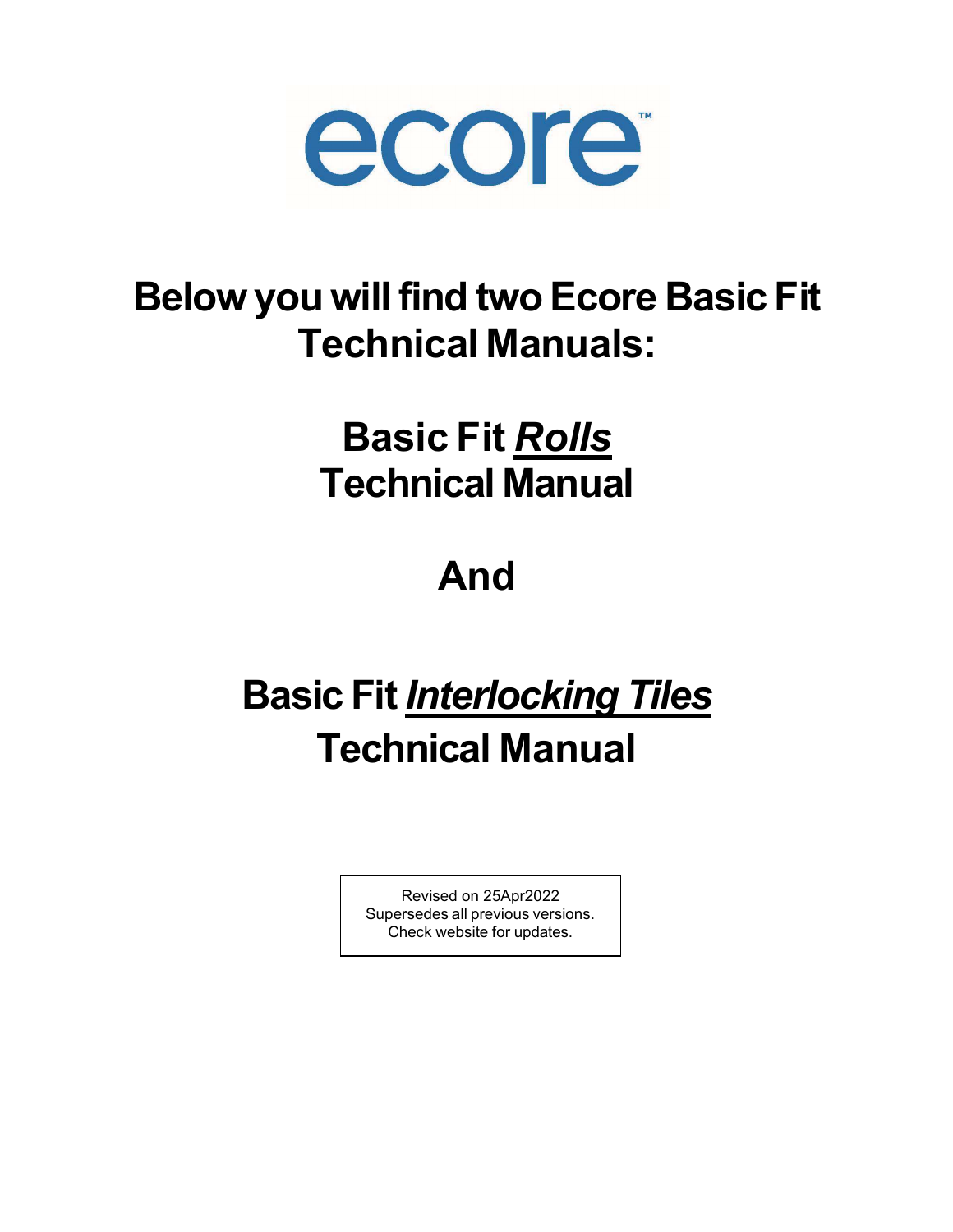

## Basic Fit Rolls Technical manual

## Installation · Maintenance · Warranty

Manufactured in the U.S.A.

Revised on 25Apr2022 Supersedes all previous versions. Check website for updates.

### Installation

| Job Site Conditions                | 2 |
|------------------------------------|---|
| Subfloors and Subfloor Preparation | 2 |
| Storage & Handling                 | 3 |
| Roll Installation                  | 4 |
| Maintenance                        |   |
| Introduction                       | 6 |
| Cleaning Chart                     |   |
| Cleaning Procedures                | 7 |
|                                    |   |

#### Warranty

Warranty 8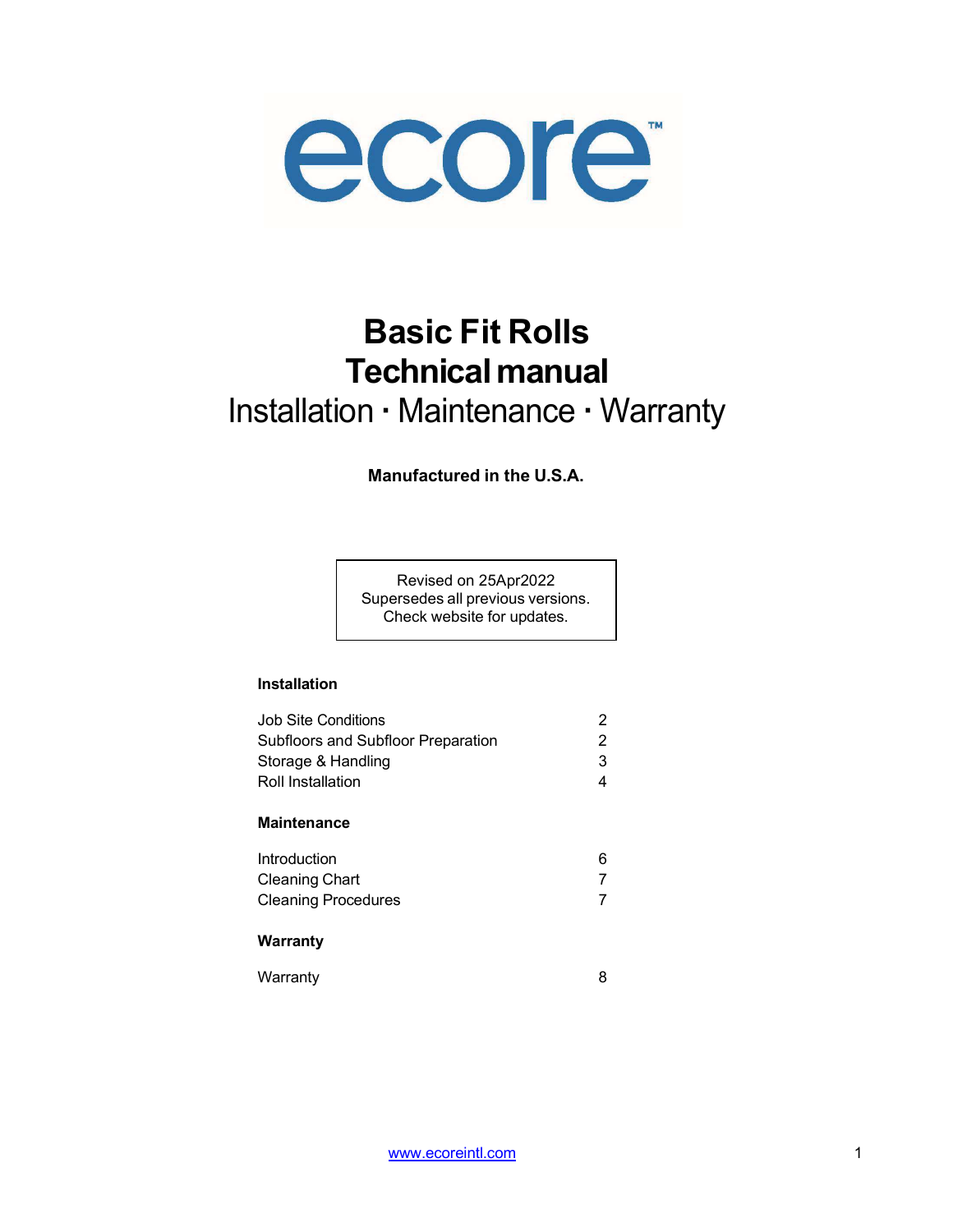

#### I. JOB SITE CONDITIONS

- 1. Installation should not begin until after all other trades are finished in the area. If the job requires other trades to work in the area after the installation of the floor, the floor should be protected with an appropriate cover.
- 2. Areas to receive flooring should be weather tight and maintained at a minimum uniform temperature of 65°F (18°C) for 48 hours before, during, and after the installation.

#### II. SUBFLOORS

1. Ecore Basic Rolls may be installed over concrete, Portland- based patching and leveling materials, and wood.

NOTE: The selected Portland-based patching and self-leveling materials must be moisture resistant and rated to withstand the RH moisture levels on the project.

#### NOTE: Gypsum-based patching and leveling compounds are not acceptable.

- 2. Wood Subfloors Wood subfloors should be double construction with a minimum thickness of one inch. The floor must be rigid and free from movement with a minimum of 18" of well-ventilated air space below.
- 3. Underlayments The preferred underlayment panel is American Plywood Association (APA) underlayment grade plywood, minimum thickness of 1/4-inch, with a fully sanded face.

#### NOTE: Particleboard, chipboard, Masonite and lauan are not considered to be suitable underlayments.

4. Concrete Floors – Concrete shall have a minimum compressive strength of 3000 psi. New concrete slabs should cure for a minimum of 28 days. It must be fully cured and permanently dried.

#### III. SUBFLOOR REQUIREMENTS AND PREPARATION

- 1. Subfloors shall be dry, clean, smooth, level, and structurally sound. They should be free of dust, solvent, paint, wax, oil, grease, asphalt, sealers, curing and hardening compounds, alkaline salts, old adhesive residue, and other extraneous materials, according to ASTM F710.
- 2. Subfloors should be smooth to prevent irregularities, roughness, or other defects from telegraphing through the new flooring. The surface should be flat to the equivalent of 3/16˝ (4.8 mm) in 10´ (3.0 m).
- 3. Mechanically remove all traces of old adhesives, paint, or other debris by scraping, sanding, or scarifying the substrate. Do not use solvents. All high spots shall be ground level and low spots filled with an approved Portland-based patching compound.
- 4. All saw cuts (control joints), cracks, indentations, and other non-moving joints in the concrete must be filled with an approved Portland-based patching compound.
- 5. Expansion joints in the concrete are designed to allow for expansion and contraction of the concrete. If a floor covering is installed over an expansion joint, it will likely fail in that area. Use expansion joint covers designed for resilient flooring.
- 6. Always allow patching materials to dry thoroughly and install according to the manufacturer's instructions. Excessive moisture in patching material may cause bonding problems or a bubbling reaction with the E-Grip III adhesive.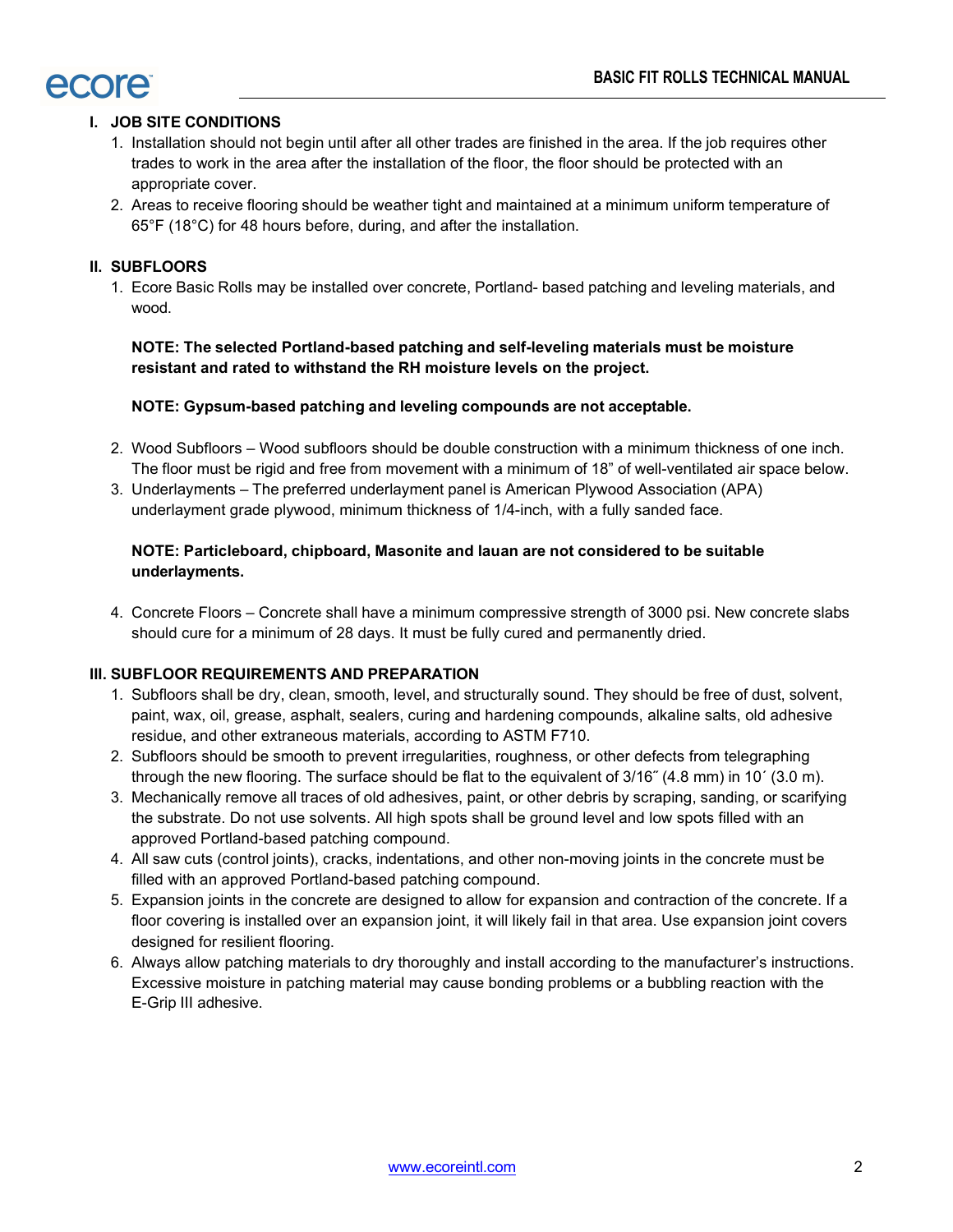### rcore

### HAZARDS:

SILICA WARNING – Concrete, floor patching compounds, toppings, and leveling compounds can contain free crystalline silica. Cutting, sawing, grinding, or drilling can produce respirable crystalline silica (particles 1- 10 micrometers). Classified by OSHA as an IA carcinogen, respirable silica is known to cause silicosis and other respiratory diseases. Avoid actions that may cause dust to become airborne. Use local or general ventilation or provide protective equipment to reduce exposure to below the applicable exposure limits.

ASBESTOS WARNING – Resilient flooring, backing, lining felt, paint, or asphaltic "cutback" adhesives can contain asbestos fibers. Avoid actions that cause dust to become airborne. Do not sand, dry sweep, dry scrape, drill, saw, beadblast, or mechanically chip or pulverize. Regulations may require that the material be tested to determine the asbestos content. Consult the document "Recommended Work Practices for Removal of Existing Resilient Floor Coverings" available from the Resilient Floor Covering Institute.

LEAD WARNING – Certain paints can contain lead. Exposure to excessive amounts of lead dust presents a health hazard. Refer to applicable federal, state, and local laws and the publication "Lead Based Paint: Guidelines for Hazard Identification and Abatement in Public and Indian Housing" available from the United States Department of Housing and Urban Development.

- 7. Moisture must be measured using the RH Relative Humidity test method per the ASTM F2170 test standard. Moisture content should not exceed the allowable limit of the selected Ecore adhesive.
	- a. E-Grip III RH limit of 85% normally selected
	- b. E-Grip 95 RH limit of 95% higher RH applications
	- c. E-Grip 99 RH limit of 99% highest RH applications

If RH levels exceed the selected Ecore adhesive's RH limit, stop and correct situation.

- 8. In the event that a moisture mitigation system is required, it must conform to the ASTM F3010 Standard Practice for Two-Component Resin Based Membrane Forming Moisture Mitigation Systems for use Under Resilient Floor Coverings.
- 9. It is essential that pH tests be taken on all concrete floors and be within the allowable limits of the selected Ecore adhesive. If the pH is greater, it must be neutralized prior to beginning the installation.
- 10. Adhesive bond tests should be conducted in several locations throughout the area. Glue down 3' x 3' test pieces of the flooring with the recommended adhesive and trowel. Allow to set for 72 hours before attempting to remove. A sufficient amount of force should be required to remove the flooring and, when removed, there should be adhesive residue on the subfloor and on the back of the test pieces.

#### IV. MATERIAL STORAGE AND HANDLING

- 1. Material should be delivered to the job site in its original, unopened packaging with all labels intact.
- 2. Note: Shipping pallets, cradles, banding, etc. are not intended for storage. After 7 days, remove material from shipping pallets, cradles, etc. Rubber roll material should always be stored laying down; Storing rubber rolls on end will curl the edges resulting in permanent memory of the material. All edges with memory curl must be straight edge cut before installation.
- 3. Material should only be stored on a clean, dry, smooth surface. Rolls should be stored with the end of the roll on top, facing up. The end of the roll should not be positioned against an adjacent roll or surface, or welts may be created on that roll and the roll below.
- 4. Roll material is stretched slightly during the manufacturing process. At the job site, the installer should unroll all rolls and allow to relax overnight. A bare minimum of two hours is required. Shaking the material once it is unrolled can help it to relax.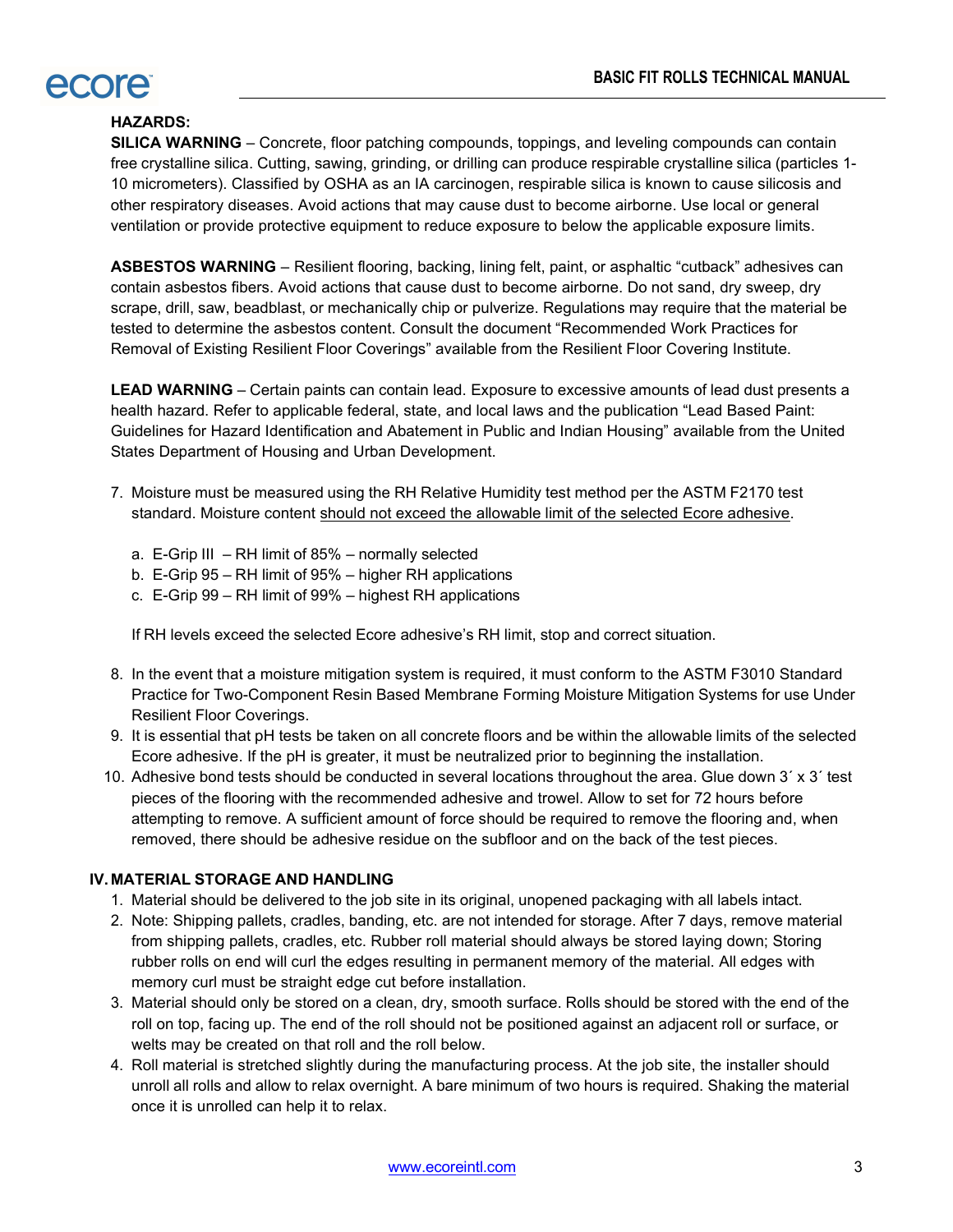- 5. Inspect all materials for visual defects before beginning the installation. No labor claim will be honored on material installed with visual defects. Verify the material delivered is the correct style, color, and amount. Any discrepancies must be reported immediately before beginning installation.
- 6. The material and adhesive must be acclimated at room temperature for a minimum of 48 hours before starting installation.
- 7. Custom roll lengths eliminate the possibility of the rolls being manufactured and numbered in the customer's desired installation sequence, and Ecore cannot be responsible for any resulting shading issues.
- 8. Install all rolls in the same direction; note the "This Side Down" stamp at the beginning of the roll.



#### V. INSTALLATION – ROLL MATERIAL

- 1. Make the assumption that the walls you are butting against are not straight or square. Using a chalk line, make a starting point for an edge of the flooring to follow. The chalk line should be set where the first seam will be located.
- 2. Remove the roll from the shrink wrap and unroll it onto the floor. Lay the rubber on the floor in a way that will use your cuts efficiently. Cut all rolls at the required length, including enough to run up the wall a few inches. End seams should be staggered and overlapped approximately 3-6".
- 3. Allow the rough cuts to relax in position for a minimum of two hours.
- 4. Trim end seams **after acclimation** using a square for tight fit without gaps.
- 5. After proper acclimation and rough cuts are made and allowed to relax, you may begin the installation.
- 6. Align the first edge to the chalk line.
	- Note: it is very important that the first seam is perfectly straight.
- 7. Position the second roll with no more than a 1/8" overlap over the first roll at the seam. After adhesive is applied to substrate, the material will be worked back to eliminate the overlap. This procedure will leave tight seams and eliminate gaps.
- 8. Care should be taken to not over compress the seam. Over compressed seams will cause peaking.
- 9. It may be necessary to trim the edge of the second lineal drop if the rolls do not extend the length or width of the room. Rolls laid end to end with a variance in roll width greater than  $\frac{1}{4}$ " could result in peaked seams.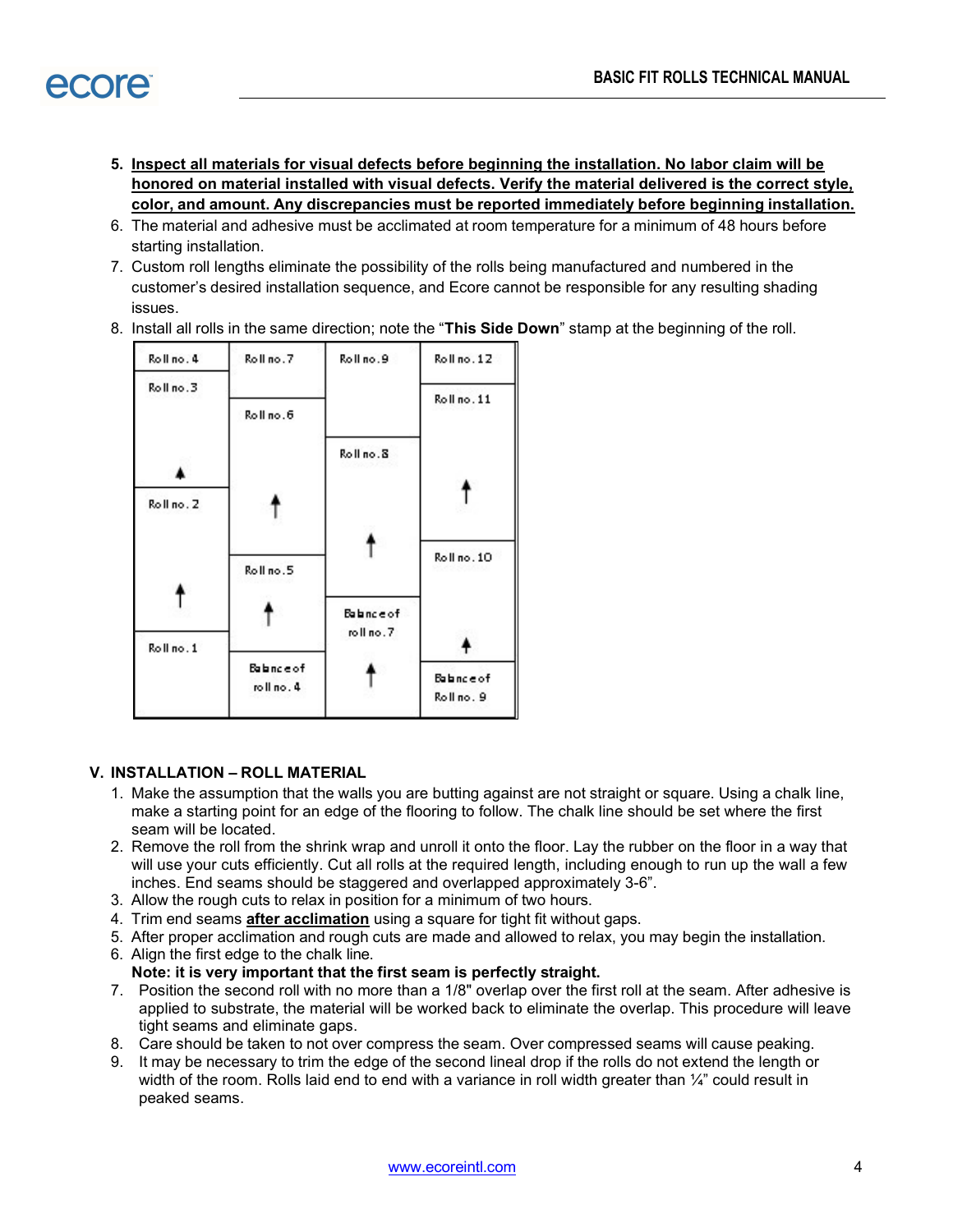

10. Repeat for each consecutive sheet necessary to complete the area or those rolls that will be installed that day.

NOTE: This product is suitable for installation over a radiant heat source.

#### METHOD 1 – GLUE DOWN

- A. After performing the above procedures, begin the application of the E-Grip III, a one-component moisture-cured polyurethane adhesive. E-Grip III should not be mixed; use right out of the pail. Apply E-Grip III to the substrate using a 1/16˝ square- notched trowel.
- B. Fold the first drop lengthwise (half the width of the roll).
- C. Spread adhesive using the proper notched trowel. Take care not to spread more E-Grip III than can be covered by flooring and rolled within 30 minutes. The open time of the adhesive is 30 - 40 minutes at 70° F and 50% relative humidity.

Note: The open time of adhesive is affected by temperature and humidity. High temperatures and high humidity will cause the adhesive to set quickly. Low temperatures and low humidity will cause adhesive to cure at a slower rate. The installer should monitor on-site conditions and adjust open time accordingly.

- D. Carefully lay the flooring into the wet adhesive. Do not allow the material to "flop" into place; this may cause air entrapment and bubbles beneath the flooring.
- E. Immediately roll the floor with a 75–100 lb. roller to ensure proper adhesive transfer. Overlap each pass of the roller by 50% of the previous pass to ensure the floor is properly rolled. Roll the width first and then the length. Roll again after 30-45 minutes.
- Fold over the second half of the first roll and half of the second roll. Spread the adhesive. (Spread at right angles to seam to prevent the adhesive from oozing up through seam. Gently lay (do not flop) flooring into wet adhesive. Roll the flooring.
- G. In some instances, it may be necessary to weigh down the seam until the adhesive develops a firm set.
- H. Continue the process for each consecutive drop. Work at a pace so that you are always folding material back into wet adhesive.

NOTE: Never leave adhesive ridges or puddles. They will telegraph through the material.

- I. Do not allow E-Grip III to cure on your hands or the flooring. Cured adhesive is very difficult to remove. We strongly suggest wearing gloves while using E-Grip III.
- J. Immediately wipe excess adhesive off floor with a rag slightly dampened with mineral spirits. Follow the mineral spirits with a rag dampened with water to remove the mineral spirits.

NOTE: Use mineral spirits sparingly. Saturating the rubber with mineral spirits may darken the flooring and cause the adhesive to be pushed too deeply into the pores of the rubber.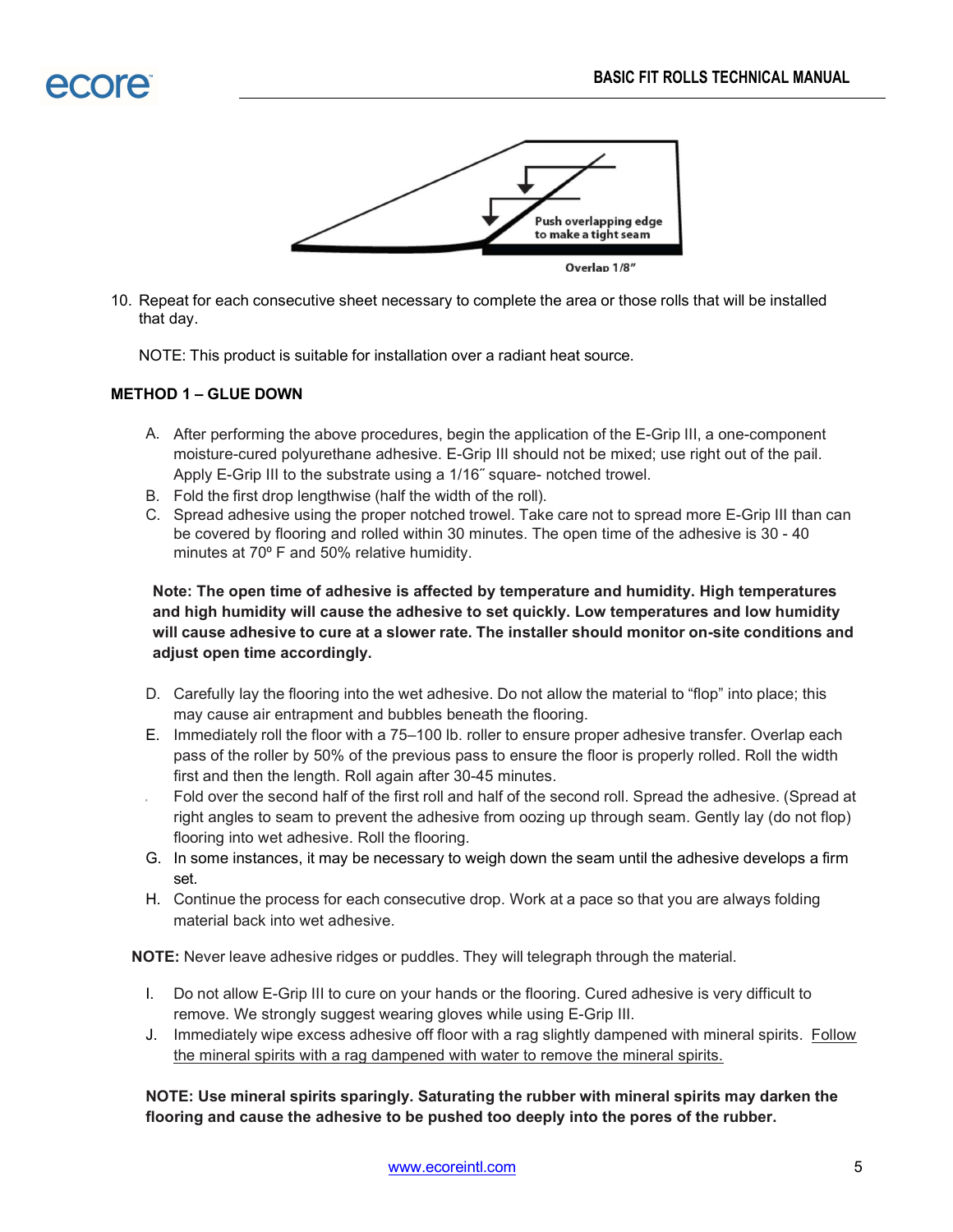

- K. If some seams are gapping, hold them together temporarily with blue painters tape. Tape MUST be removed after adhesive has developed a firm set which is approximately 2-3 hours. Allowing tape to remain longer than 2-3 hours or using aggressive tapes may result in adhesive residue. Ecore will not be responsible for residue left behind from tape of any kind.
- L. In some instances, it may be necessary to weigh down/ brick the seam until the adhesive develops a firm set. Keep traffic off the floor for a minimum of 24 hours. Floor should be free from rolling loads for a minimum of 72 hours. Foot traffic and rolling loads can cause permanent indentations or debonding in the uncured adhesive.

#### METHOD 2 – DOUBLE FACE TAPE DOWN

NOTE: It is characteristic for rubber flooring to expand and contract with changes in temperature and humidity. Dependent upon conditions, double face tape may not be strong enough to hold rubber in place in every situation, and when used, neither the flooring nor the installation method can be warranted. For permanent installations, it is recommended to use our E-Grip III urethane adhesive.

NOTE: Tape method is not recommended for ice rink applications.

- A. Dry lay the rolls onto the subfloor.
- B. Draw a pencil line beneath all seams to be taped.
- C. Use a high-quality double-faced carpet tape with a minimum width of two inches.
- D. Fold over the first drop along the chalk line (half the width of the roll).
- E. Apply two strips of the double-faced tape along the seam, one on each side of the pencil mark.
- F. Remove the release paper and place the flooring onto the exposed tape.
- G. When butting one roll next to another, overlap the seams by no more than 1/8˝. Work the material back to eliminate the overlap. This procedure will leave tight seams over the tape and eliminate any gaps.
- H. Hand-roll the seams to ensure adequate contact. Do not roll the entire floor.

#### VI. Floor protection, Cleaning and Maintenance

#### IMPORTANT INFORMATION FOR THE SPECIFIER

#### Ecore recommends our environmentally friendly line of maintenance products, including E-Cleaner.

Proper protection and maintenance of flooring post-installation should be specified by the architect/ designer.

Ecore's products must not be subjected to construction debris and damage from construction activities. The specifier should include details to protect the floor until job and construction are complete and floor is thoroughly cleaned.

#### ASSIGNMENT OF CLEANING AND MAINTENANCE

The specifier should determine and assign the responsibility for the initial cleaning. This responsibility should be specifically assigned to the flooring contractor, general contractor, maintenance contractor or owner.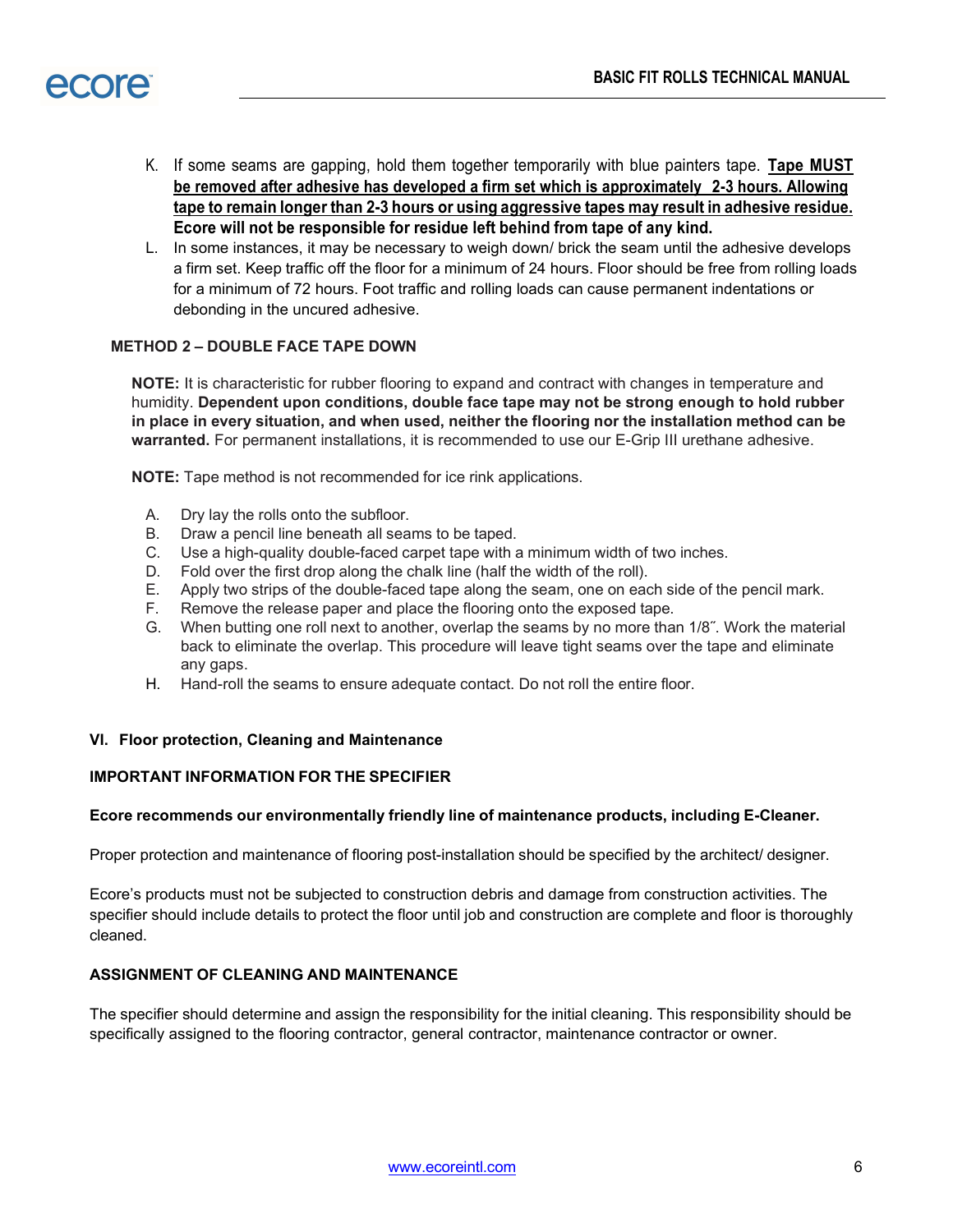| <b>Steps</b>                           | <b>Green Products</b>                | <b>Dilution</b>                       | <b>Diluted Coverage</b>                         | Pads & Brushes                                                        |
|----------------------------------------|--------------------------------------|---------------------------------------|-------------------------------------------------|-----------------------------------------------------------------------|
| Initial Cleaning                       | Ecore's E-Cleaner                    | 10 oz./gal.<br>water                  | $2,000$ sq. ft./gal.                            | Microfiber mop, Soft<br>Nylon Brush or 3M<br>5100 Red Pad or<br>equal |
| Daily Cleaning                         | Ecore's E-Cleaner                    | $2-4$ oz./gal.<br>water               | $6,000$ sq. ft./gal.                            | Microfiber mop, Soft<br>Nylon Brush or 3M<br>5100 Red Pad or<br>equal |
| Heavy Soil and<br>Restorative Cleaning | Ecore's E-Cleaner<br>Ecore's E-Strip | 10 oz./gal.<br>water<br>16-32 oz. $/$ | $2,000$ sq. ft./gal.<br>500-1,000 sq. ft./ gal. | 3M 5100 Red Pad<br>3M 7100 Brown or                                   |
|                                        |                                      | gal. water                            |                                                 | 7200 Black stripper<br>pad or equal                                   |

#### VIII. CLEANING PROCEDURES

- 1. Initial Cleaning
	- a. Remove all surface soil, debris, sand, and grit by sweeping, dust mopping, or vacuuming.
	- b. Scrub floor with E-Cleaner, using low speed rotary scrubber or auto scrubber with Microfiber mop, Soft Nylon Brush or pad per table above.
	- c. Pick up solution with a wet vacuum, rinse with clean water, and allow to dry thoroughly (6-8 hours).
- 2. Daily/Regular Cleaning
	- a. Remove all surface soil, debris, sand, and grit by sweeping, dust mopping, or vacuuming.
	- b. Damp mop with a microfiber mop or scrub floor with E-Cleaner, using low speed rotary scrubber or auto scrubber with Microfiber mop, Soft Nylon Brush or pad per table above.
- 3. Heavy Soil

Hard-to-clean areas may require a higher concentration of Ecore's E-Cleaner and may even require restorative maintenance (below).

4. Restorative Maintenance

Restorative maintenance is not needed until there is a noticeable accumulation of dirt and contaminant build up. Normally this accumulation occurs in hard-to-reach and high traffic areas. A good maintenance program will minimize the frequency of restorative cleanings.

- a. Sweep or vacuum to remove loose soil.
- b. Heavy scrub using a rotary low-speed scrubber or auto scrubber with pad per table above and E-Strip diluted per table above.
- c. Pick up solution with wet vac.
- d. Rinse with clean water.
- e. Allow floor to thoroughly dry.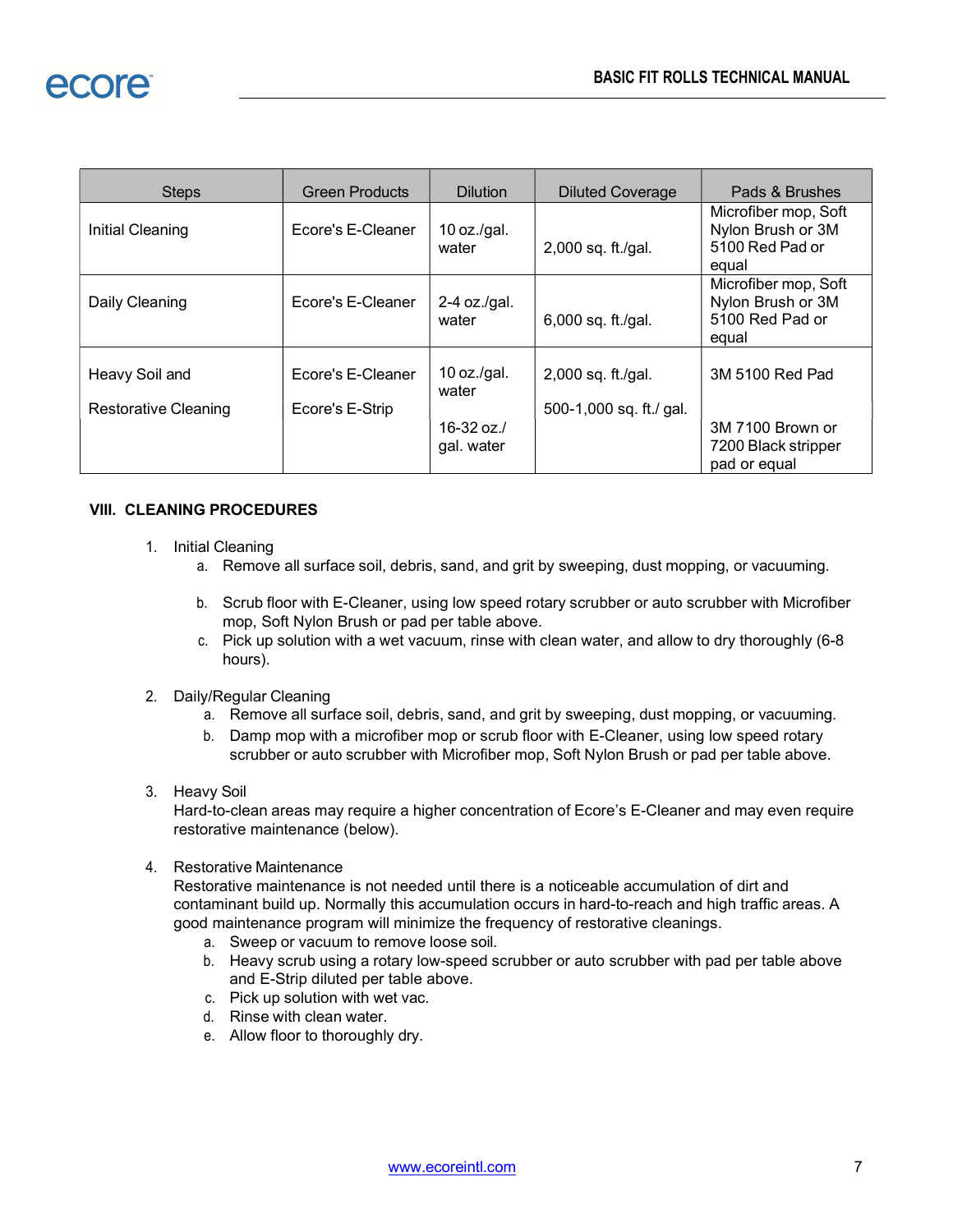#### **Warranty**

Ecore Basic Fit rubber flooring is guaranteed to be free from manufacturing defects on both material and workmanship. If such a defect is discovered, the customer must notify Ecore either through the contracting installer, distributor, or directly. If found to be defective within three years under normal non-abusive conditions, at the discretion of Ecore, the sole remedy against the seller will be to repair, to replace, or to issue a credit not exceeding the selling price of the defective goods.

Ecore Basic Fit warranty shall not cover dissatisfaction due to improper installation, normal wear or quality of installation expected from the use or environment of installation, damage from improper maintenance or usage, or general misuse, including and without limitation: burns, cuts, tears, scratches, scuffs, damage from rolling loads, damage from cleaning products not recommended by Ecore, slight shade variations or shade variations due to exposure to direct sunlight, or differences in color between samples or photographs and actual flooring.

Excluded from Warranty - These warranties do not apply to the following:

- 1. The exact matching of shade, color or mottling.
- 2. Any express or implied promise made by any salesperson or representative.
- 3. Tears, burns, cuts or damage due to improper installation, improper use or improper cleaning agents or maintenance methods.
- 4. Wear from chairs or other furniture without proper floor protectors will void the warranty. Care should be taken to protect the flooring from damage by using good quality protective feet for chairs, tables, and other furniture. Chair mats may be required under chairs with casters/wheels.
- 5. Labor costs for installation of original or replacement material.
- 6. Sale of "Remnants", "Seconds", "Off Goods" or other irregular (non-first quality) flooring materials. With respect to "Seconds", "Off Goods", or "Remnants" such are sold "as is," and Ecore makes no warranties whatsoever, express or implied with respect thereto, including warranties of merchantability or fitness for a particular purpose.
- 7. Problems caused by moisture, hydrostatic pressure, or alkali in the sub-floor.
- 8. Problems caused by uses, maintenance, and installation that are contrary to Ecore specifications, recommendations or instructions.
- 9. Material installed with obvious defects.
- 10. Damage to flooring products from high heels or spike heels.
- 11. Damage or discoloration to flooring products from rubber mats, rubber backed mats, or car tires.
- 12. Installation of Ecore products with adhesives other than those recommended by Ecore.
- 13. Fading and/or discoloration resulting from heavy sunlight penetration and ultraviolet ray exposure from direct or glass-filtered sunlight.
- 14. Material that is not installed and maintained as recommended by Ecore.
- 15. Damage to flooring products from pallet jack and tow-motor traffic.
- 16. Environments where the product will be exposed to animal fats, vegetable oils, grease or petroleumbased materials. (i.e.: commercial kitchens or auto repair facilities.)
- 17. Premature wear and deterioration from spikes and skate blade exposure.
- 18. Differences in color between products and photography.
- 19. Embossing / density deviations between product and samples, photography.

These warranties are in lieu of any other warranty expressed or implied. Ecore shall not be liable for any incidental or consequential damages which may result from a defect. Some states do not allow the exclusion or limitation of incidental or consequential damages, so the above limitation or exclusion may not apply to you. These warranties give you specific rights, and you may also have rights which may vary from state to state. To know what your legal rights are in your state, consult your local or state Consumer Affairs Office or your State Attorney General. For complete and latest warranty information, please see www.ecoreintl.com .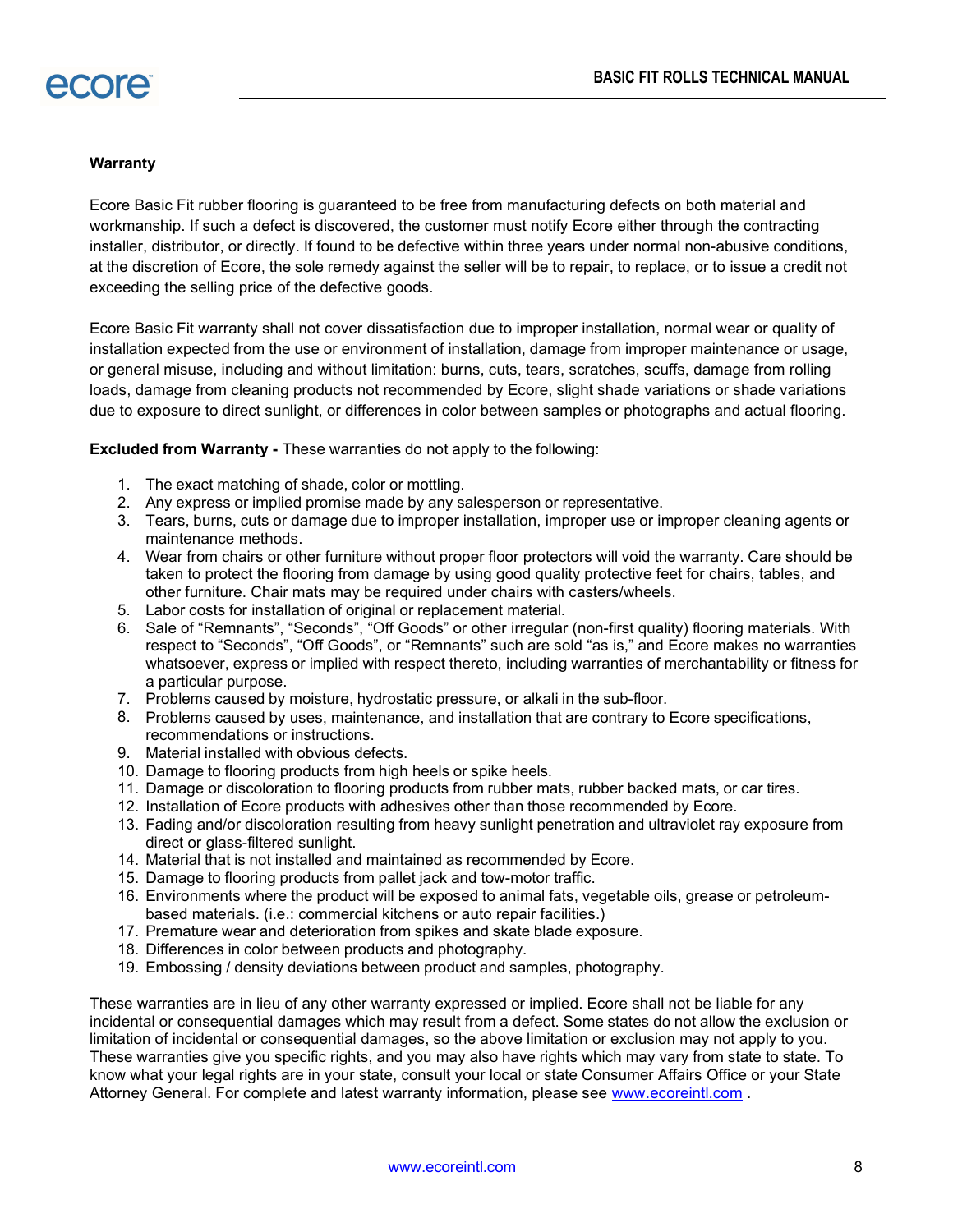

Manufactured in the U.S.A. by:



715 Fountain Ave – Lancaster, PA 17601

### 866.795.2732

www.ecoreintl.com

© 2022 All designs and colors are copyrighted by Ecore International.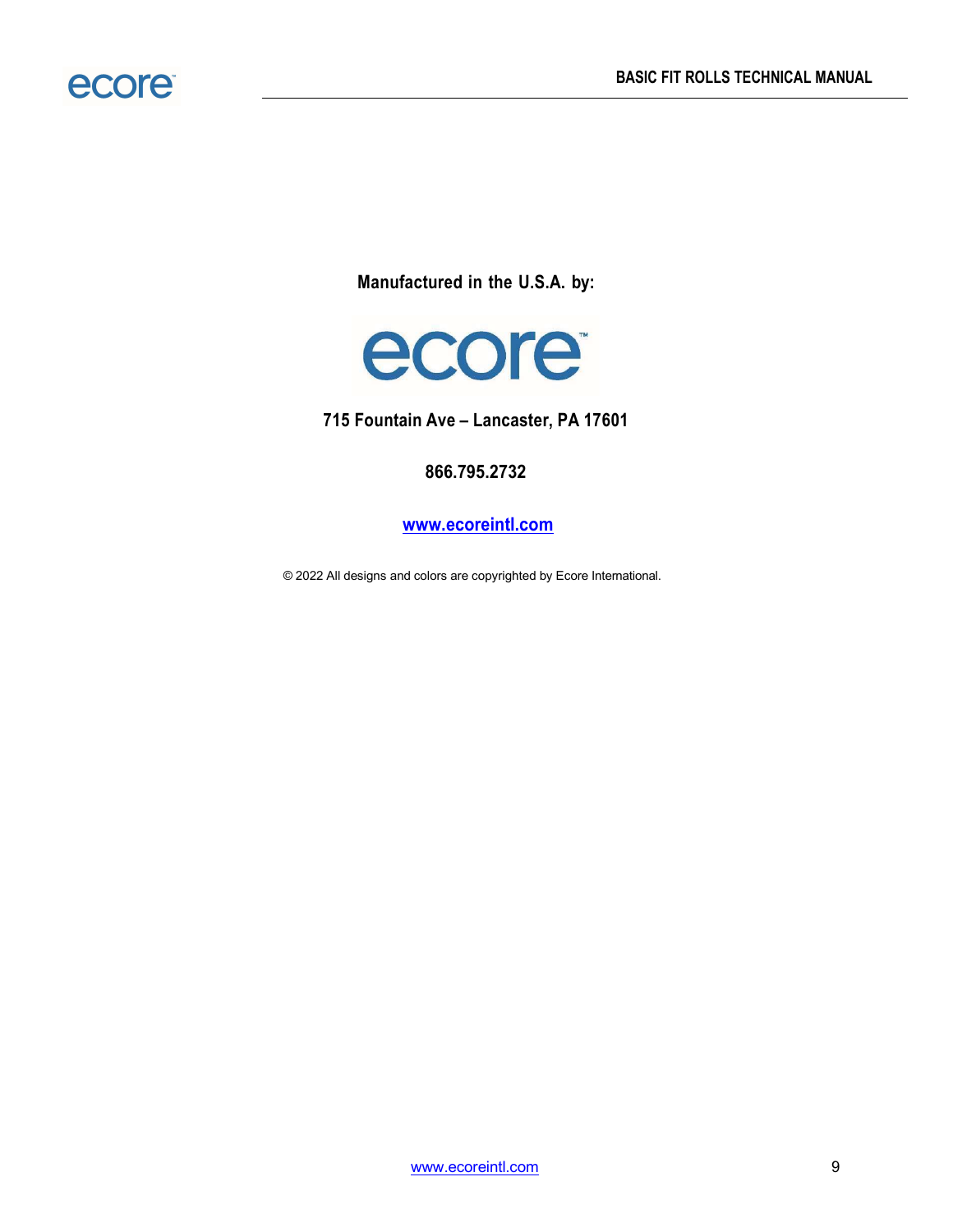



## Basic Fit Interlocking Tiles

## Technical Manual

### Installation · Maintenance · Warranty

### Manufactured in the U.S.A.

Revised on 25Apr2022 Supersedes all previous versions. Check website for updates.

#### Installation

| <b>Site Conditions</b>        | 3 |
|-------------------------------|---|
| Material Storage and Handling | 3 |
| Area Mat Installation         |   |
| Wall to Wall Installation     |   |
|                               |   |

#### **Maintenance**

| Floor protection                    |   |
|-------------------------------------|---|
| Assignment of Cleaning              |   |
| Cleaning Chart Uncoated             | 5 |
| <b>Cleaning Procedures Uncoated</b> | 5 |

| Warranty |  |
|----------|--|
|          |  |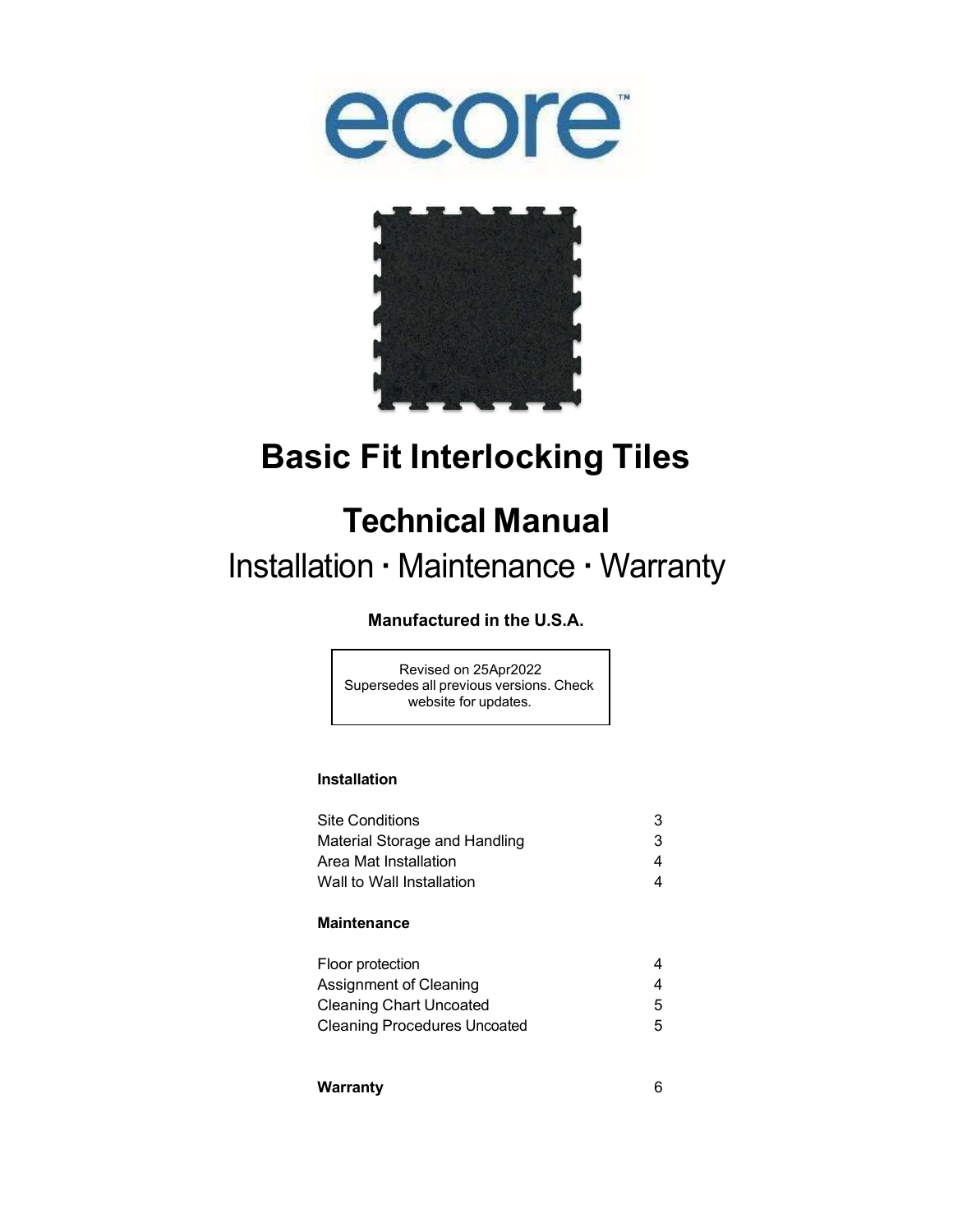

#### I. Required Tools and Materials

Tape measure Chalk line Metal Straight Edge Utility knife and blades Framing square

Marking paint pens or chalk Push broom or vacuum

#### II. Site Conditions

- A. Inspect all tiles for visual defects before beginning installation. No labor claim will be honored on material installed with visual defects. Any discrepancies must be reported immediately to Ecore's Technical Services Department at 1-866-795-2732 before beginning installation.
- B. Care should be taken when moving large or heavy equipment over Interlocking Tiles due to the modular free-floating design of the system. Plywood or other rigid sheeting may help to disperse the load to avoid tile buckle.
- C. 8mm Interlocking Tiles are the minimum approved thickness in free weight areas and extra matting is suggested in these areas to reduce tile damage from repeated high impact.
- D. This product is intended for indoor use only. Approved temperature range of 55-75 degrees F.
- E. Do not use where the flooring will be exposed to fuels, oils, solvents, chemicals, or large fluctuations in temperature.
- F. This product is not designed to be used under rolling loads or in commercial applications due to the loose lay design. If full adhesion is required, please contact Ecore for other recommended products.
- G. Areas to receive flooring should be weather tight and maintained at a minimum uniform temperature of  $65^{\circ}F$  (18 $^{\circ}C$ ) for 48 hours before, during, and after the installation.
- H. Install Interlocking Tiles over wood or concrete subfloors, or firmly adhered resilient flooring such as vinyl, linoleum, laminate, ceramic tile, and wood.
- I. Surface should be smooth to prevent irregularities, roughness, or other defects from transferring through to the new flooring.

#### III. Material Storage and Handling

- A. Store the material inside in its original, unopened packaging with all labels intact.
- B. Inspect all materials for visual defects before beginning the installation. Verify the material delivered is the correct style, color, and amount. Any discrepancies must be reported immediately prior to installation. No labor claim will be honored on material installed with visual defects / discrepancies.
- C. Remove tiles from cartons and allow to sit in the area to be installed, at uniform room temperature, for 48 hours prior to installation.
- D. Mix tiles from several boxes or skids. Ensure that job site and subfloor conditions are met.
- E. Install Interlocking Tiles so that the directional markings stamped on the bottom of the tiles point in the same direction. It is mandatory to install these tiles in the same direction.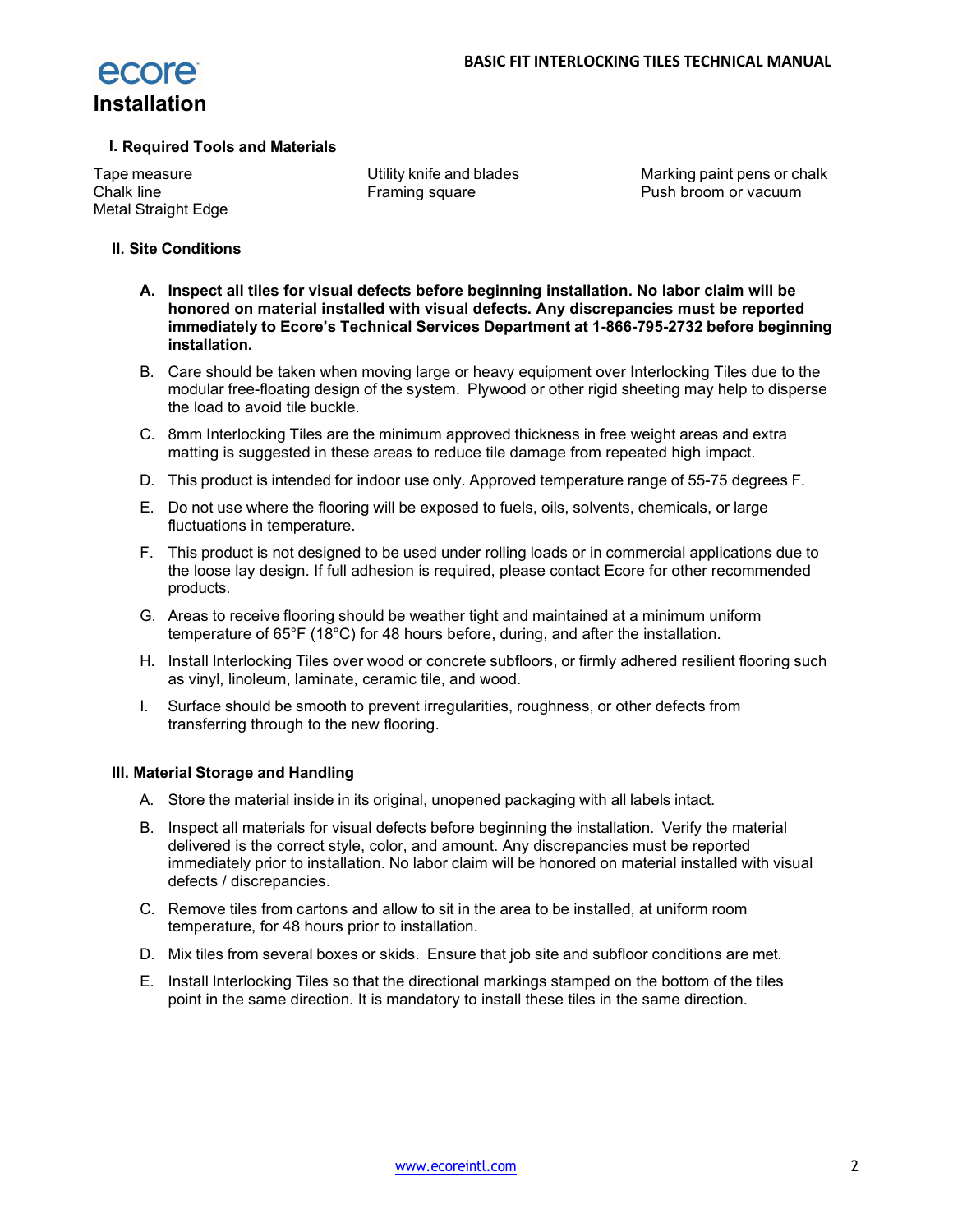#### IV. Area Mat Layout

- A. Interlocking tiles must be installed in the same direction. Directional markings stamped on the bottom of the tiles must point in the same direction.
- B. For an area mat layout, lay out tiles to desired length and width and interlock the tabs.
- C. If desired, trim perimeter interlocking tabs from area layout with utility knife & metal straight edge.

#### V. Wall to Wall Layout

- A. Sweep area clear of all dust and loose debris.
- B. Determine a starting point for the first course of tile to best suit the site area. Because most walls are not straight or corners square, tile installation generally starts in the middle of the room, so measure the width and length of the space, divide the room into 4 equal quadrants and snap chalk lines that are perpendicular (90 degrees) to each other.
- C. Place the first tile's edges where the two perpendicular chalk lines meet.
- D. Hint: Adjust the starting point to balance the tiles side-to-side to not end up with small cuts of tile against the walls.
- E. Cut the last piece to fit against the wall using a metal straight edge and a sharp utility knife. Do not compression fit the tile against the wall. Allow 1/4" around the perimeter for expansion.

#### **Maintenance**

#### IMPORTANT INFORMATION FOR THE SPECIFIER

Ecore recommends our environmentally friendly line of maintenance products, including E-Cleaner.

Proper protection and maintenance of flooring post-installation should be specified by the architect/ designer. Ecore products must not be subjected to construction debris and damage from construction activities. The specifier should include details to protect the floor until job and construction are complete and floor is thoroughly cleaned.

Areas of the flooring that are subject to direct sunlight through doors or windows shall have the doors or windows covered for such time until the installation of the material is complete.

#### ASSIGNMENT OF CLEANING AND MAINTENANCE

The specifier should determine and assign the responsibility for the initial cleaning. This responsibility should be specifically assigned to the flooring contractor, general contractor, maintenance contractor or owner.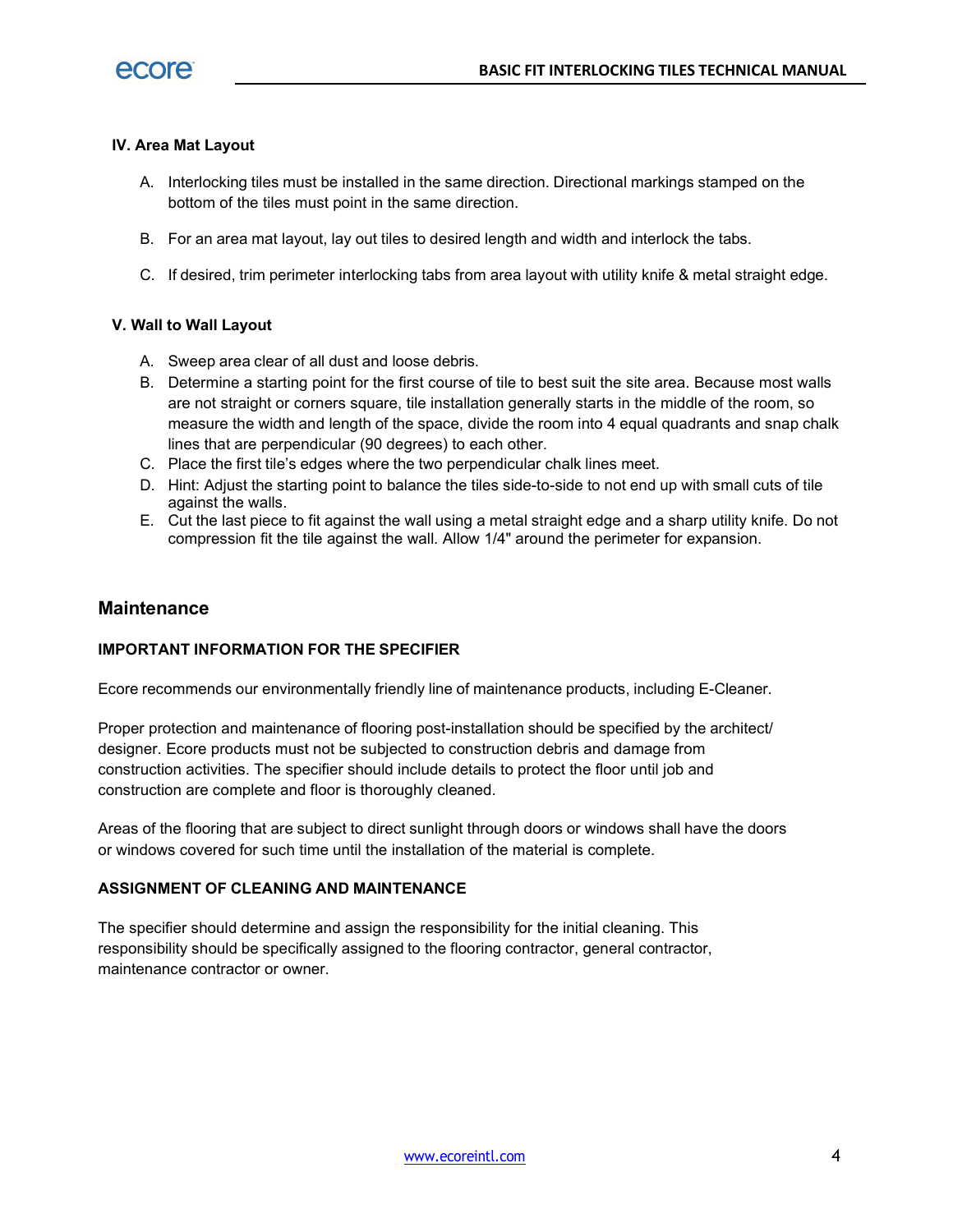| <b>Steps</b>                           | <b>Green Products</b>                | <b>Dilution</b>             | <b>Diluted Coverage</b>                       | Pads & Brushes                                                        |
|----------------------------------------|--------------------------------------|-----------------------------|-----------------------------------------------|-----------------------------------------------------------------------|
| Initial Cleaning                       | Ecore's E-Cleaner                    | 10 oz./gal.<br>water        | 2,000 sq. ft./gal.                            | Microfiber mop, Soft<br>Nylon Brush or 3M<br>5100 Red Pad or<br>equal |
| Daily Cleaning                         | Ecore's E-Cleaner                    | $2-4$ oz./gal.<br>water     | 6,000 sq. ft./gal.                            | Microfiber mop, Soft<br>Nylon Brush or 3M<br>5100 Red Pad or<br>equal |
| Heavy Soil and<br>Restorative Cleaning | Ecore's E-Cleaner<br>Ecore's E-Strip | 10 oz./gal.<br>water        | 2,000 sq. ft./gal.<br>500-1,000 sq. ft./ gal. | 3M 5100 Red Pad                                                       |
|                                        |                                      | $16 - 32$ oz.<br>gal. water |                                               | 3M 7100 Brown or<br>7200 Black stripper<br>pad or equal               |

#### A. Initial Cleaning

- 1. Remove all surface soil, debris, sand, and grit by sweeping, or vacuuming.
- 2. Scrub floor with Ecore's recommended E-Cleaner with a rectangular microfiber mop.
- A soft nylon brush may be used in more heavily soiled areas.
- 3. DO NOT flood the floor with water as the interlocking design allows water to pass through.

#### B. Daily/Regular Cleaning

- 1. Sweep, dust mop, or vacuum floor to remove surface soil, debris, sand, and grit.
- 2. Damp mop with a microfiber mop using Ecore's approved E-Cleaner.
- C. Heavy Soil
	- 1. Hard-to-clean and greasy areas may require a higher concentration of Ecore's E-Cleaner and may require a restorative maintenance.

#### D. Restorative Maintenance

- 1. Sweep or vacuum to remove loose soil.
- 2. Heavy scrub using a rotary scrubber or automatic scrubber with Brown or Black Stripper pad and stripper solution of Ecore's E-Strip.
- 3. Pick up solution with wet vac.
- 4. Rinse with clean water. Do not flood the floor.
- 5. Allow floor to thoroughly dry.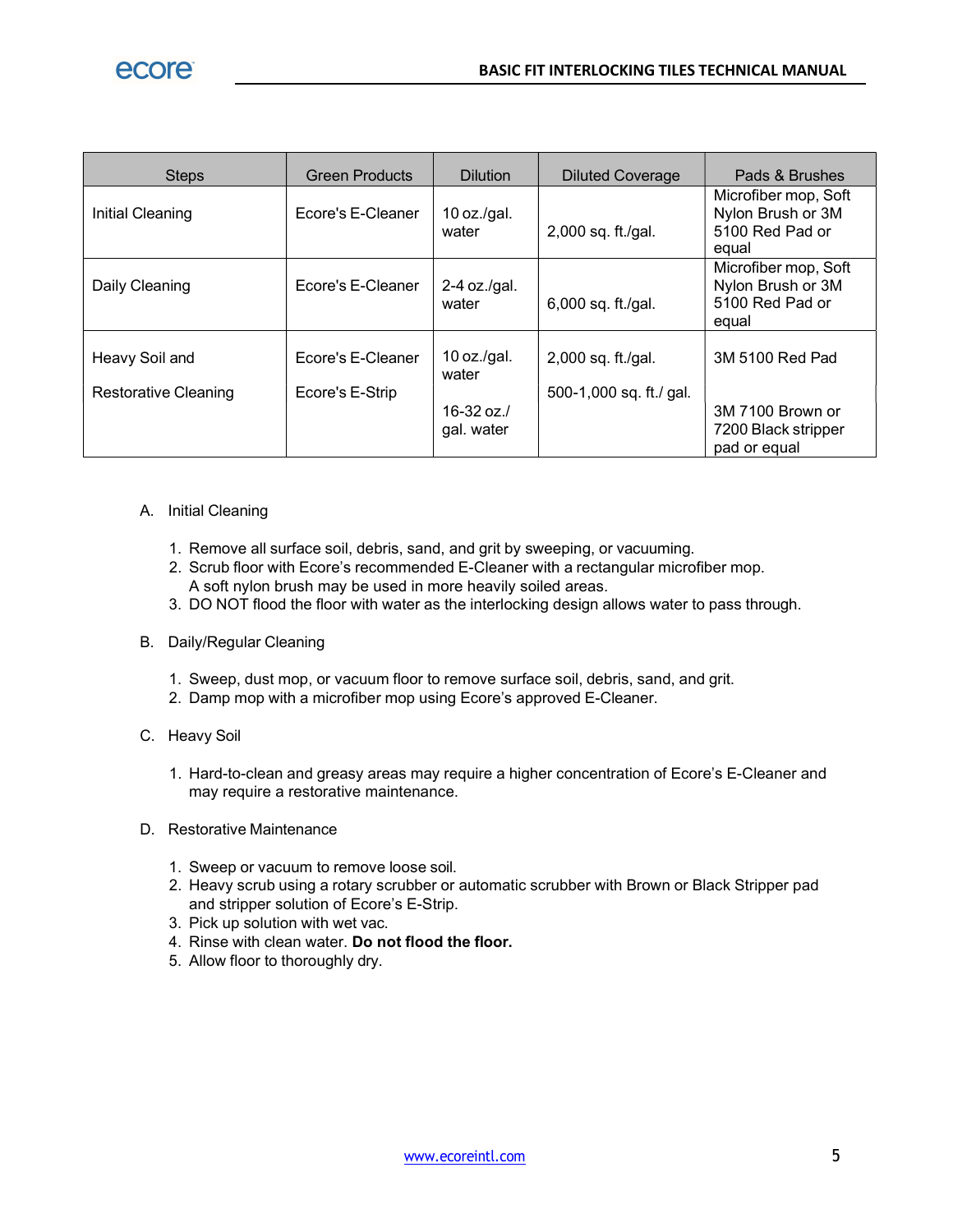#### **Warranty**

Ecore Basic Fit rubber flooring is guaranteed to be free from manufacturing defects on both material and workmanship. If such a defect is discovered, the customer must notify Ecore either through the contracting installer, distributor, or directly. If found to be defective within three years under normal non-abusive conditions, the sole remedy against the seller will be the replacement or repair of the defective goods, or at the seller's option, credit may be issued not exceeding the selling price of the defective goods.

Basic Fit warranty shall not cover dissatisfaction due to improper installation, normal wear or quality of installation expected from the use or environment of installation, damage from improper maintenance or usage, or general misuse, including and without limitation: burns, cuts, tears, scratches, scuffs, damage from rolling loads, damage from cleaning products not recommended by Ecore, slight shade variations or shade variations due to exposure to direct sunlight, or differences in color between samples or photographs and actual flooring.

Excluded from Warranty – Basic Fit warranty does not apply to the following.

- 1. The exact matching of shade, color, or mottling.
- 2. Any express or implied promise made by any salesman or representative.
- 3. Tears, burns, cuts, or damage due to improper installation, improper use, or improper cleaning agents or maintenance methods.
- 4. Wear from chairs or other furniture without proper floor protectors will void the warranty. Care should be taken to protect the flooring from damage by using good quality protective feet for chairs, tables, and other furniture. Chair mats may be required under chairs with casters/wheels.
- 5. Labor costs for installation of original or replacement material.
- 6. Sale of "seconds," "off goods," or other irregular (non-first quality) flooring materials. With respect to "seconds" or "off goods," such are sold "as is," and Ecore makes no warranties whatsoever, express or implied with respect thereto, including warranties of merchantability or fitness for a particular purpose.
- 7. Problems caused by moisture, hydrostatic pressure, or alkali in the sub-floor.
- 8. Problems caused by uses, maintenance, and installation that are contrary to Ecore specifications, recommendations or instructions.
- 9. Material installed with obvious defects.
- 10. Damage to flooring products from high heels or spike heels.
- 11. Damage to flooring products from rubber mats, rubber backed mats, or car tires.
- 12. Installation of Basic Fit products with adhesives other than those recommended by Ecore.
- 13. Fading and/or discoloration resulting from heavy sunlight penetration and ultraviolet ray exposure from direct or glass-filtered sunlight.
- 14. Material that is not installed and maintained as recommended by Ecore.
- 15. Damage to flooring products from pallet jack and tow-motor traffic.
- 16. Environments where the product will be exposed to animal fats, vegetable oils, grease, or petroleum-based materials. (i.e.: commercial kitchens or auto repair facilities)
- 17. Premature wear and deterioration from spikes and skate blade exposure.
- 18. Differences in color between products and photography.
- 19. Embossing/density deviations between product and samples, photography.

These warranties are in lieu of any other warranty expressed or implied. Ecore shall not be liable for any incidental or consequential damages which may result from a defect. Some states do not allow the exclusion or limitation of incidental or consequential damages, so the above limitation or exclusion may not apply to you. These warranties give you specific rights, and you may also have rights which may vary from state to state. To know what your legal rights are in your state, consult your local or state Consumer Affairs Office or your State Attorney General. For complete and latest warranty information please visit www.ecoreintl.com .